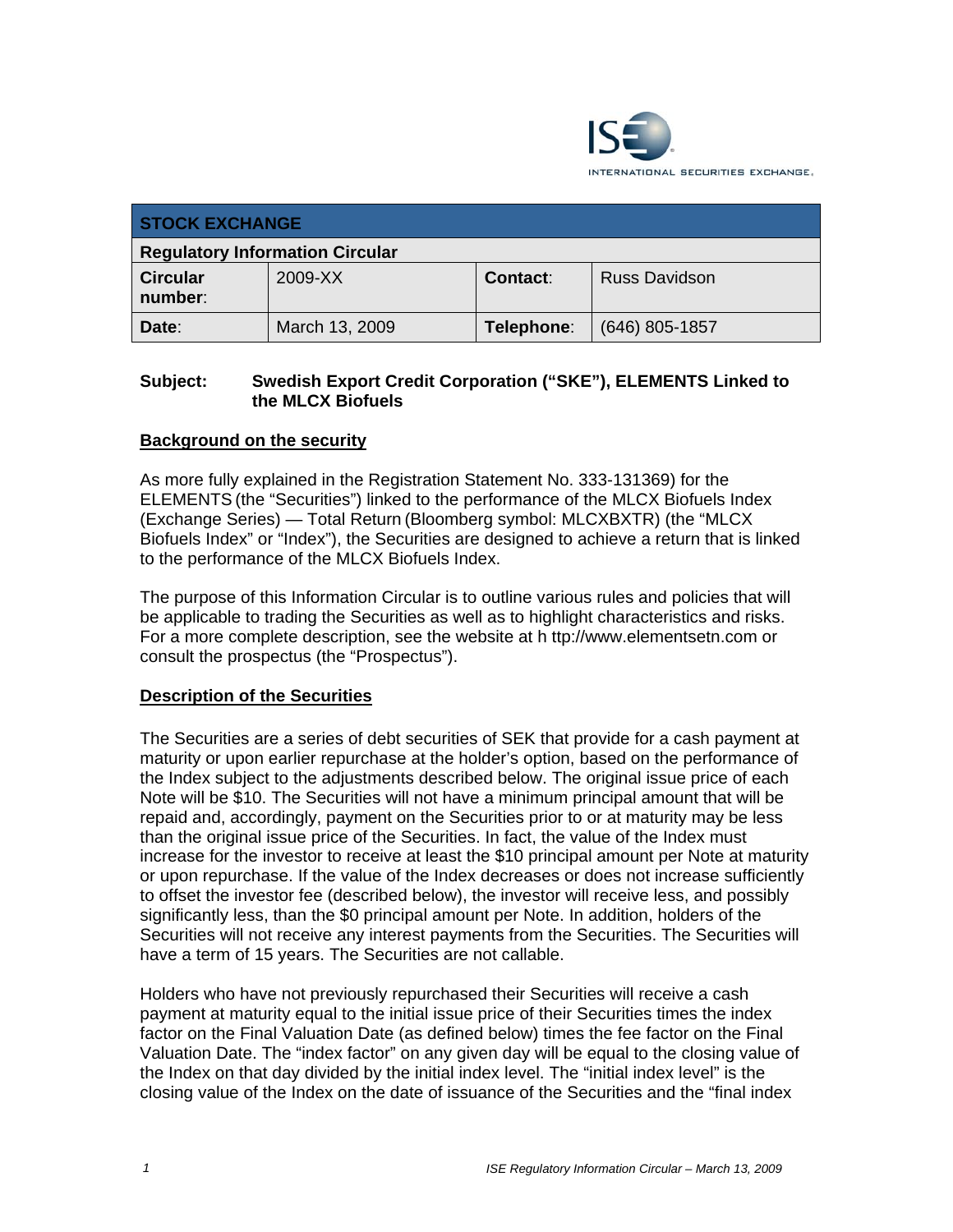level" is the closing value of the Index on the Final Valuation Date. The investor fee will be equal to 0.75% per year times the principal amount of holders' Securities times the index factor, calculated on a daily basis in the following manner: The fee factor on the date of issuance will equal zero. On each subsequent calendar day until maturity or early repurchase, the investor fee will increase by an amount equal to 0.75% times the principal amount of holders' Securities times the index factor on that day (or, if such day is not a trading day, the index factor on the immediately preceding trading day) divided by 365.

## **Repurchase Option**

Prior to maturity, holders may, subject to certain restrictions, choose to offer their Securities for repurchase by SEK on any repurchase date during the term of the Securities, beginning 90 days after the inception date. Any offer for repurchase made during the first 90 days after the inception date will have valuation and repurchase dates falling after that 90 day period. An offer of at least \$5,000,000 principal amount of Securities to SEK is required for repurchase on any repurchase date. On the repurchase date, SEK will repurchase the holder's Securities and deliver a cash payment in an amount equal to the weekly repurchase value, which is the principal amount of the holder's Securities *times* the index factor *times* the fee factor.

A repurchase date is the 4th business day following a valuation date. A valuation date is each Tuesday from the first Tuesday after issuance of the Securities until the last Tuesday before maturity of the Securities, unless the calculation agent determines that a market disruption event exists. The weekly scheduled valuation date may be postponed up to four (4) trading days due to a market disruption event. If a market disruption event exists, the value of the Index will be calculated by reference to the values of the unaffected Index Components on the scheduled weekly valuation date and by reference to the values of the affected Index Components on the first trading day after the scheduled valuation date on which no market disruption event exists. If a market disruption event continues to exist after four (4) trading days, the value of the Index for such weekly repurchase date will be determined by the calculation agent consistent with reasonable commercial standards. If the valuation date is postponed due to a market disruption event, the repurchase date will also be postponed by the same number of business days.

#### **Repurchase Procedure**

To redeem their Securities, holders must instruct their broker or other person through whom they hold their Securities to take the following steps:

- i. deliver an irrevocable Offer for Repurchase to Merrill Lynch Pierce Fenner & Smith ("Merrill Lynch") by 5:00 p.m. Eastern time ("ET") on the 5th scheduled business day before the applicable valuation date prior to the applicable repurchase date. \$5,000,000 principal amount or more must be offered for repurchase by SEK on any repurchase date. Merrill Lynch must acknowledge receipt in order for the offer to be effective;
- ii. must book a delivery vs. payment trade with respect to the Securities on the applicable valuation date at a price equal to the applicable weekly repurchase value, facing Merrill Lynch; and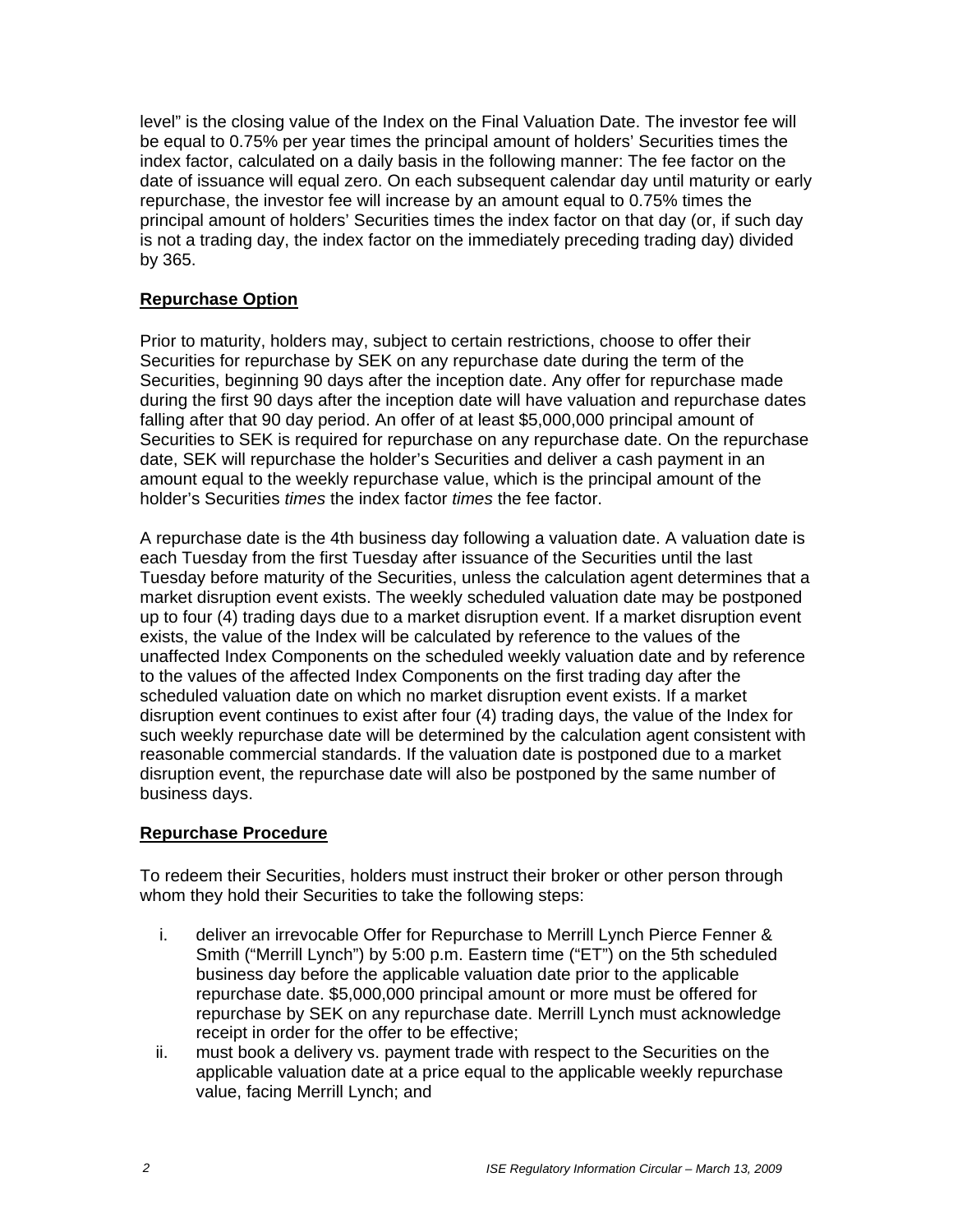iii. must cause the Depository Trust Corporation ("DTC") custodian to deliver the trade as booked for settlement via DTC at or prior to 10:00 a.m. ET on the applicable repurchase date (the fourth business day following the valuation date).

#### **Market Disruption Event**

Any of the following will be a market disruption event:

- a material limitation, suspension or disruption in the trading of any Index Component which results in a failure to disseminate or calculate a daily futures contract reference price;
- the daily futures contract reference price for any Index Component reaches it relevant price limit as set forth by the applicable futures exchange or board of trade;
- failure of the applicable futures exchange or board of trade to disseminate or publish the daily futures contract reference price for one or more Index Components; or
- any other event determined by the calculation agent, after consultation with SEK, that materially interferes with the ability to unwind all or a material portion of the hedge effected with respect to the Securities.

#### **Default**

If an event of default occurs and the maturity of the Securities is accelerated, SEK will pay the default amount in respect of the principal of each Security at maturity. If a holder of a Security accelerates the maturity of the Security upon an event of default under the Indenture referenced in the accompanying prospectus, the amount payable upon acceleration will be the weekly repurchase value determined by the calculation agent on the next valuation date.

#### **Indicative Value**

The "Indicative Value" is designed to approximate the intrinsic economic value of the Securities on a real-time basis. An Indicative Value for the Securities will be calculated and published by Merrill Lynch at least every 15 seconds during the time the Securities are traded on the Exchange under the Bloomberg symbol (FUEIV). The actual trading price of the Securities may vary significantly from their Indicative Value. Additionally, Merrill Lynch expects to calculate and publish the closing Indicative Value of the Securities on each trading day. In connection with the Securities, the term "Indicative Value" refers to the value at any time determined based on the following equation:

Indicative Value = Principal Amount per Security x (Current Index Level / Initial Index Level) x Current Fee Factor

where:

Principal Amount per Security = \$10;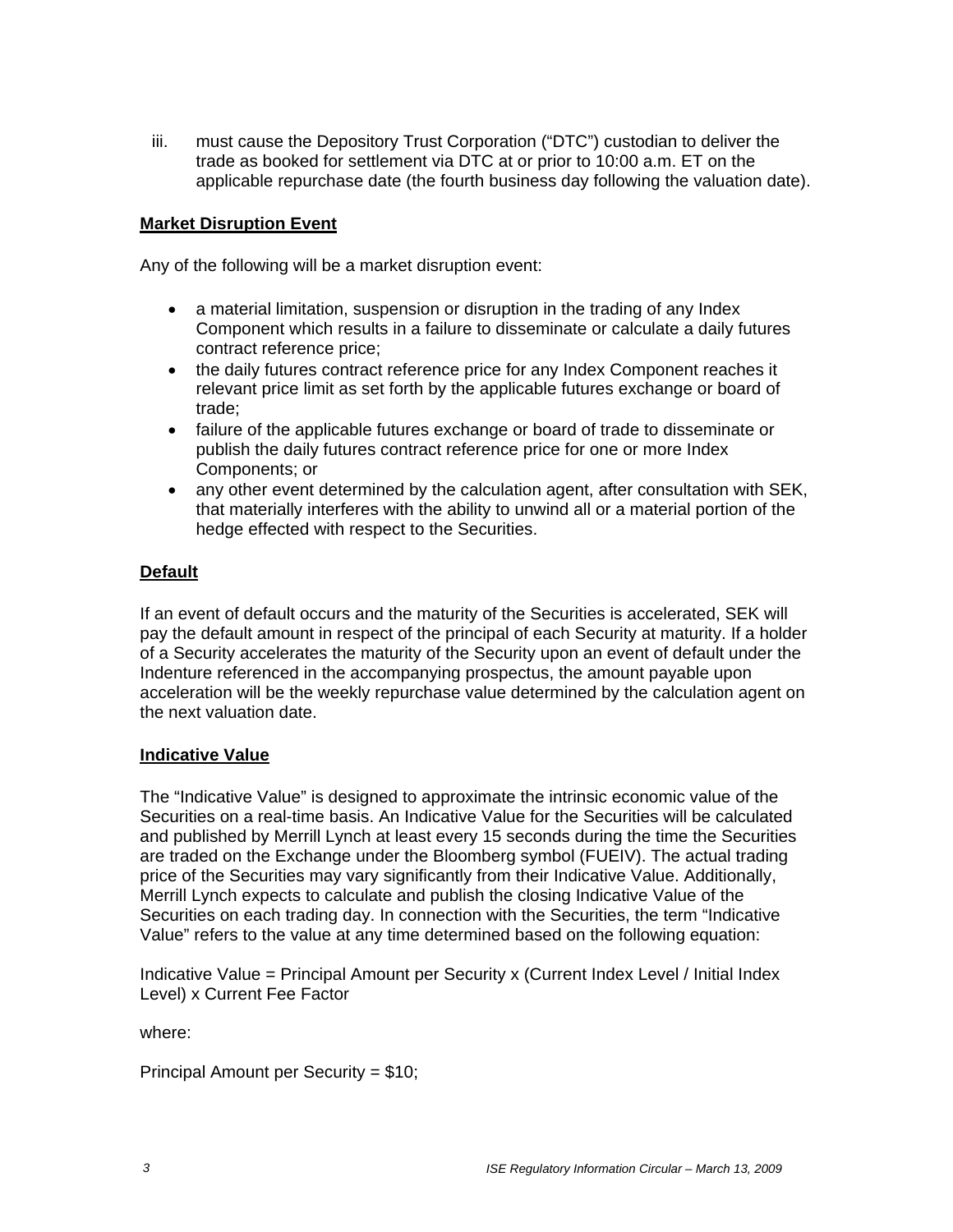Current Index Level = The most recent published closing level of the Index; Initial Index Level = The closing level of the Index on the inception date; and Current Fee Factor = The most recent daily calculation of the fee factor with respect to the Securities, determined as described above (which, during any trading day, will be the fee factor determined on the preceding calendar day).

## **Description of the Index**

The Index (Bloomberg symbol: MLCXBXTR) is futures contracts on physical commodities that are either biofuels themselves or feedstock commonly used in the production of biofuels will be considered for eligibility in the Index. Biofuels are transportation fuels derived from non-fossilized biological sources. Weightings of the Index Components, two of which are components of the MLCX, are reset at the beginning of each year. The Index is reweighted back to its percentage target weights on the first business day of the year. A commodity futures contract is an agreement that provides for the purchase and sale of a specified type and quantity of a commodity during a stated delivery month for a fixed price. In the case of the Index, as the exchange traded futures contracts that comprise the Index (the "Index Components") approach the month before expiration, they are replaced by contracts that have later expiration. This process is referred to as "rolling". The Index rolls over a 15 day period each month. The Index is a total return index that factors in both price movements as well as roll yields.

## **Investment Risks**

The Securities are unsecured promises of SEK and are not secured debt. The Securities are riskier than ordinary unsecured debt securities. As stated in the Prospectus, an investment in the Securities includes the following risks:

- Investor returns on the Securities will not reflect the return of an investment directly linked to the MLCX Biofuels Index.
- Even if the value of the Index at maturity or upon repurchase exceeds the initial Index level, holders may receive less than the principal amount of their Securities.
- Holders will not benefit from any increase in the value of the Index if such increase is not reflected in the value of the Index on the applicable valuation date.
- There are restrictions on the minimum number of Securities a holder may redeem and on the dates on which a holder may redeem them.
- The market value of the Securities may be influenced by many unpredictable factors, including volatile commodity prices.
- Historical values of the MLCX Biofuels Index should not be taken as an indication of the future performance of the Index during the term of the Securities.
- Commodity and option prices may change unpredictably affecting the value of the Index and the value of the Securities.
- Changes in SEK credit ratings may affect the market value of the Securities.
- There may not be an active trading market in the Securities; sales in the secondary market may result in significant losses.
- Trading and other transactions by SEK or its affiliates in instruments linked to the Index or Index components may impair the market value of the Securities.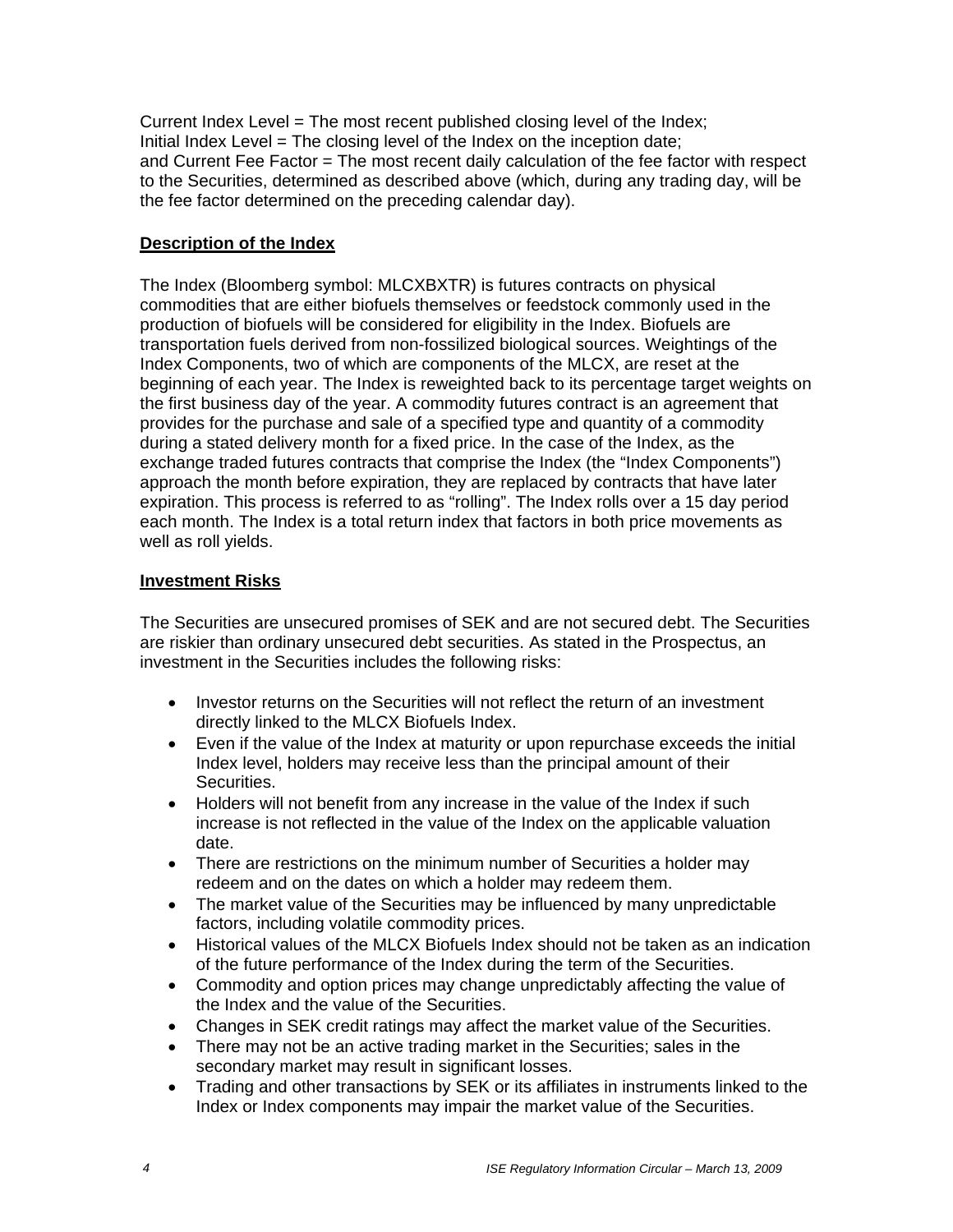- The liquidity of the market for the Securities may vary materially over time.
- SEK business activities may create conflicts of interest.
- SEK and its affiliates have no affiliation with Rogers and are not responsible for the public disclosure of information, which may change over time.
- The policies of Rogers and changes that affect the composition and valuation of the Index or the index components could affect the amount payable on the Securities and their market value.
- The rights of SEK to use the Index are subject to the terms of a license agreement.
- There are potential conflicts of interest between the holders and the calculation agent.
- If a market disruption event has occurred or exists on a valuation date, the calculation agent can postpone the determination of the value of the Index or the maturity date or a repurchase date.

## **Exchange Rules Applicable to Trading in the Shares**

The Shares are considered equity securities, thus rendering trading in the Shares subject to the Exchange's existing rules governing the trading of equity securities.

## **Trading Hours**

Trading in the Shares on ISE is on a UTP basis and is subject to ISE equity trading rules. The Shares will trade from 8:00 a.m. until 8:00 p.m. Eastern Time. Equity EAMs trading the Shares during the Extended Market Sessions are exposed to the risk of the lack of the calculation or dissemination of underlying index value or intraday indicative value ("IIV"). For certain derivative securities products, an updated underlying index value or IIV may not be calculated or publicly disseminated in the Extended Market hours. Since the underlying index value and IIV are not calculated or widely disseminated during Extended Market hours, an investor who is unable to calculate implied values for certain derivative securities products during Extended Market hours may be at a disadvantage to market professionals.

#### **Trading Halts**

ISE will halt trading in the Shares of a Trust in accordance with ISE Rule 2101(a)(2)(iii). The grounds for a halt under this Rule include a halt by the primary market because it stops trading the Shares and/or a halt because dissemination of the IIV or applicable currency spot price has ceased, or a halt for other regulatory reasons. In addition, ISE will stop trading the Shares of a Trust if the primary market de-lists the Shares.

#### **Delivery of a Prospectus**

Pursuant to federal securities laws, investors purchasing Shares must receive a prospectus prior to or concurrently with the confirmation of a transaction. Investors purchasing Shares directly from the Fund (by delivery of the Deposit Amount) must also receive a prospectus.

Prospectuses may be obtained through the Distributor or on the Fund's website. The Prospectus does not contain all of the information set forth in the registration statement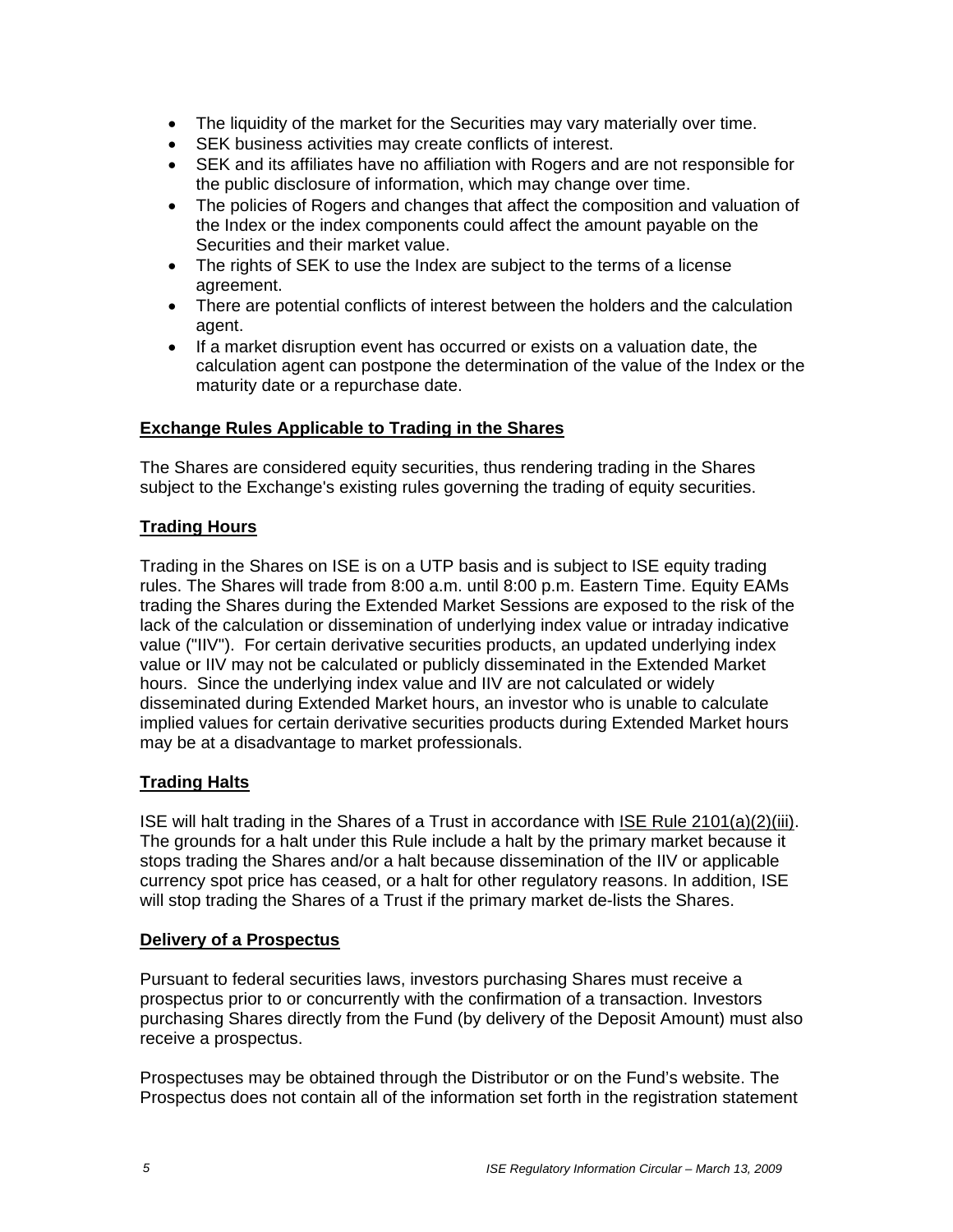(including the exhibits to the registration statement), parts of which have been omitted in accordance with the rules and regulations of the SEC. For further information about the Fund, please refer to the Trust's registration statement.

### **No-Action Relief Under Federal Securities Regulations**

The SEC has issued no-action relief from certain provisions of and rules under the Securities Exchange Act of 1934, as amended (the "Exchange Act"), regarding trading in other Barclays iPath securities with structures similar to that of the Securities. See letter dated July 27, 2006, from James A. Brigagliano, Acting Associate Director, Office of Trading Practices and Processing, Division of Market Regulation, to George H. White (the "Letter"). As what follows is only a summary of the relief outlined in the Letter, the Exchange also advises interested members to consult the Letter, for more complete information regarding the matters covered therein.

## **Regulation M Exemptions**

Generally, Rules 101 and 102 of Regulation M is an anti-manipulation regulation that, subject to certain exemptions, prohibits a "distribution participant" and the issuer or selling security holder, in connection with a distribution of securities, from bidding for, purchasing, or attempting to induce any person to bid for or purchase, any security which is the subject of a distribution until after the applicable restricted period, except as specifically permitted in Regulation M. The provisions of the Rules apply to underwriters, prospective underwriters, brokers, dealers, and other persons who have agreed to participate or are participating in a distribution of securities, and affiliated purchasers of such persons.

The Letter states that the SEC Division of Market Regulation will not recommend enforcement action under Rule 101 of Regulation M against persons who may be deemed to be participating in a distribution of the notes to bid for or purchase the notes during their participation in such distribution.

Rule 102 of Regulation M prohibits issuers, selling security holders, or any affiliated purchaser of such person from bidding for, purchasing, or attempting to induce any person to bid for or purchase a covered security during the applicable restricted period in connection with a distribution of securities affected by or on behalf of an issuer or selling security holder. Rule 100 of Regulation M defines "distribution" to mean any offering of securities that is distinguished from ordinary trading transactions by the magnitude of the offering and the presence of special selling efforts and selling methods.

The Letter states that the SEC Division of Market Regulation will not recommend enforcement action under Rule 102 of Regulation M against Barclays and its affiliated purchasers who bid for or purchase or redeem notes during the continuous offering of the notes.

#### **Section 11(d)(1) of the Exchange Act; Exchange Act Rule 11d1-2**

Section 11(d)(1) of the Exchange Act generally prohibits a person who is both a broker and a dealer from effecting any transaction in which the broker-dealer extends credit to a customer on any security which was part of a new issue in the distribution of which he or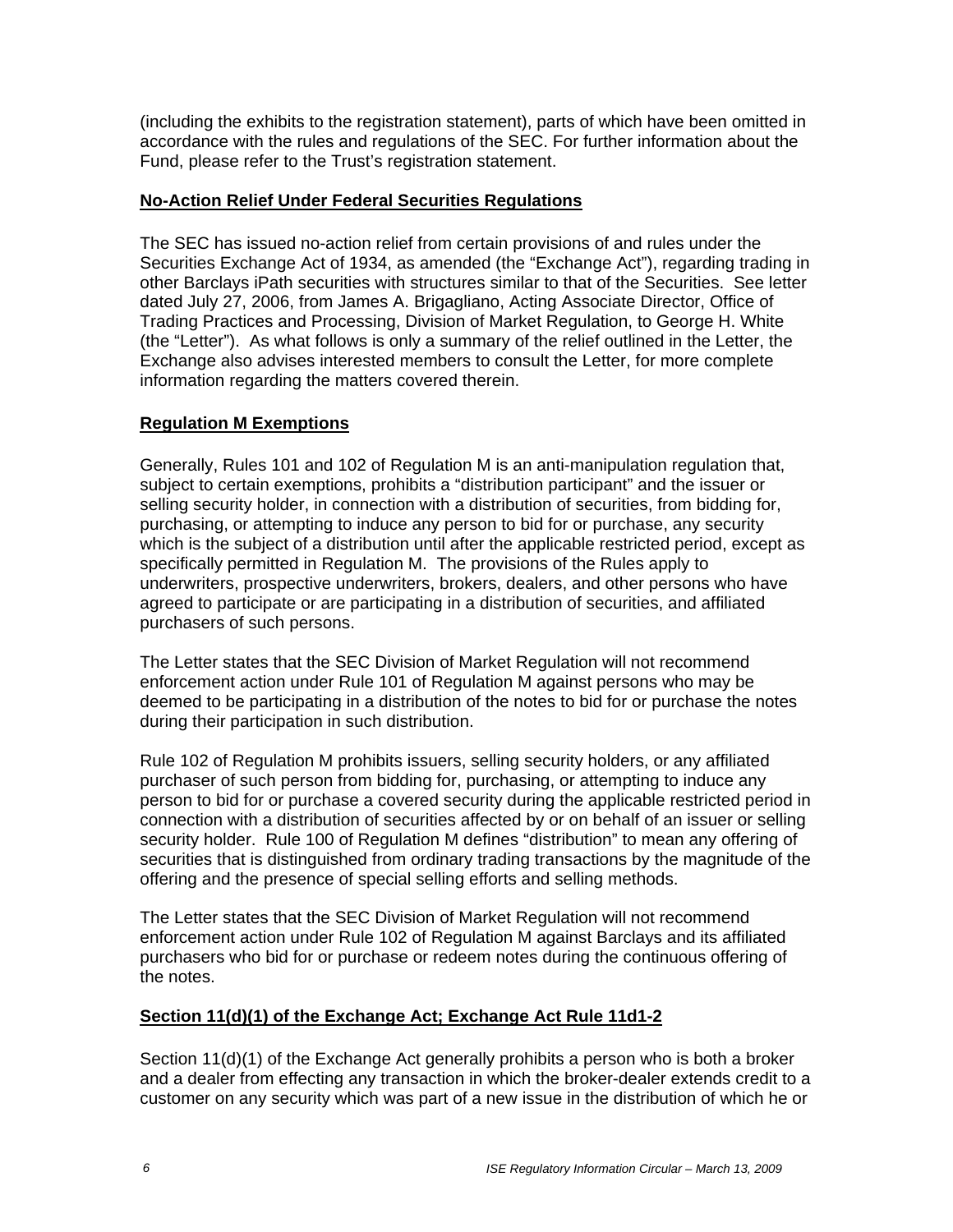she participated as a member of a selling syndicate or group within thirty days prior to such transaction.

The Letter states that the SEC Division of Market Regulation will not recommend enforcement action under Section 11(d)(1) of the Exchange Act against broker-dealers who treat the notes, for purposes of Rule 11d1-2, as "securities issued by a registered . . . open-end investment company as defined in the Investment Company Act" and thereby, extend credit or maintain or arrange for the extension or maintenance of credit on the notes that have been owned by the persons to whom credit is provided for more than 30 days, in reliance on the exemption contained in the rule.

**This Regulatory Information Circular is not a statutory Prospectus. Equity EAMs should consult the Trust's Registration Statement, SAI, Prospectus and the Fund's website for relevant information.**